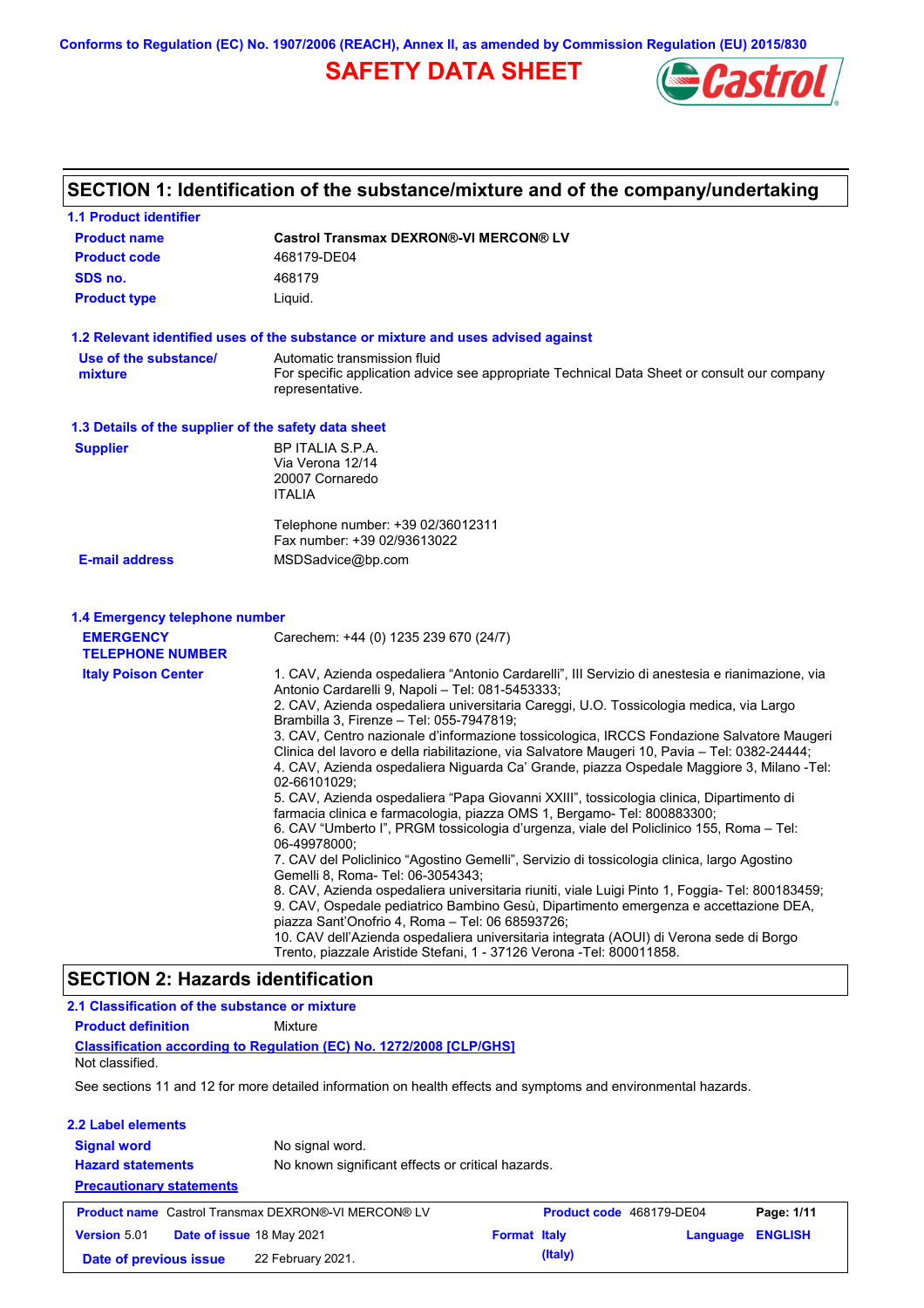## **SECTION 2: Hazards identification**

| 960 HON 4. Hazarus Tuttillication                                                                                                                        |                                         |
|----------------------------------------------------------------------------------------------------------------------------------------------------------|-----------------------------------------|
| <b>Prevention</b>                                                                                                                                        | Not applicable.                         |
| <b>Response</b>                                                                                                                                          | Not applicable.                         |
| <b>Storage</b>                                                                                                                                           | Not applicable.                         |
| <b>Disposal</b>                                                                                                                                          | Not applicable.                         |
| <b>Supplemental label</b><br>elements                                                                                                                    | Safety data sheet available on request. |
| EU Regulation (EC) No. 1907/2006 (REACH)                                                                                                                 |                                         |
| <b>Annex XVII - Restrictions</b><br>on the manufacture,<br>placing on the market<br>and use of certain<br>dangerous substances,<br>mixtures and articles | Not applicable.                         |
| <b>Special packaging requirements</b>                                                                                                                    |                                         |
| <b>Containers to be fitted</b><br>with child-resistant<br>fastenings                                                                                     | Not applicable.                         |
| <b>Tactile warning of danger</b>                                                                                                                         | Not applicable.                         |

### **2.3 Other hazards**

| <b>Results of PBT and vPvB</b><br>assessment                                                                      | Product does not meet the criteria for PBT or vPvB according to Regulation (EC) No. 1907/2006.<br>Annex XIII. |
|-------------------------------------------------------------------------------------------------------------------|---------------------------------------------------------------------------------------------------------------|
| <b>Product meets the criteria</b><br>for PBT or vPvB according<br>to Regulation (EC) No.<br>1907/2006, Annex XIII | This mixture does not contain any substances that are assessed to be a PBT or a vPvB.                         |

## **SECTION 3: Composition/information on ingredients**

Mixture

## **3.2 Mixtures**

**Product definition**

Highly refined base oil (IP 346 DMSO extract < 3%). Proprietary performance additives.

| <b>Product/ingredient</b><br>name                                                                                                                                                                                                                                       | <b>Identifiers</b>                                                                      | $\frac{9}{6}$ | <b>Regulation (EC) No.</b><br>1272/2008 [CLP] | <b>Type</b> |
|-------------------------------------------------------------------------------------------------------------------------------------------------------------------------------------------------------------------------------------------------------------------------|-----------------------------------------------------------------------------------------|---------------|-----------------------------------------------|-------------|
| Distillates (petroleum), hydrotreated<br>light paraffinic                                                                                                                                                                                                               | REACH #: 01-2119487077-29<br>EC: 265-158-7<br>CAS: 64742-55-8<br>Index: 649-468-00-3    | ≥25 - ≤50     | Asp. Tox. 1, H304                             | $[1]$       |
| 2-Propenoic acid, 2-methyl-, butyl<br>ester, polymer with N-[3-<br>(dimethylamino)propyl]-2-methyl-<br>2-propenamide, dodecyl 2-methyl-<br>2-propenoate, eicosyl 2-methyl-<br>2-propenoate, hexadecyl 2-methyl-<br>2-propenoate and octadecyl 2-methyl-<br>2-propenoate | CAS: 176487-46-0                                                                        | ≤3            | Eye Irrit. 2, H319                            | $[1]$       |
| Lubricating oils (petroleum), C15-30,<br>hydrotreated neutral oil-based                                                                                                                                                                                                 | REACH #: 01-2119474878-16 ≤3<br>EC: 276-737-9<br>CAS: 72623-86-0<br>Index: 649-482-00-X |               | Asp. Tox. 1, H304                             | $[1]$       |
| 2,5-Pyrrolidinedione, 3-C18-24-alkenyl EC: 295-099-2<br>derivs.                                                                                                                                                                                                         | CAS: 91783-21-0                                                                         | ≤3            | Aquatic Chronic 4, H413                       | $[1]$       |

**See Section 16 for the full text of the H statements declared above.**

#### **Type**

[1] Substance classified with a health or environmental hazard

[2] Substance with a workplace exposure limit

[3] Substance meets the criteria for PBT according to Regulation (EC) No. 1907/2006, Annex XIII

[4] Substance meets the criteria for vPvB according to Regulation (EC) No. 1907/2006, Annex XIII

[5] Substance of equivalent concern

[6] Additional disclosure due to company policy

Occupational exposure limits, if available, are listed in Section 8.

| <b>Product name</b> Castrol Transmax DEXRON®-VI MERCON® LV |                                  |                   | <b>Product code</b> 468179-DE04 |         | Page: 2/11              |  |
|------------------------------------------------------------|----------------------------------|-------------------|---------------------------------|---------|-------------------------|--|
| <b>Version 5.01</b>                                        | <b>Date of issue 18 May 2021</b> |                   | <b>Format Italy</b>             |         | <b>Language ENGLISH</b> |  |
| Date of previous issue                                     |                                  | 22 February 2021. |                                 | (Italy) |                         |  |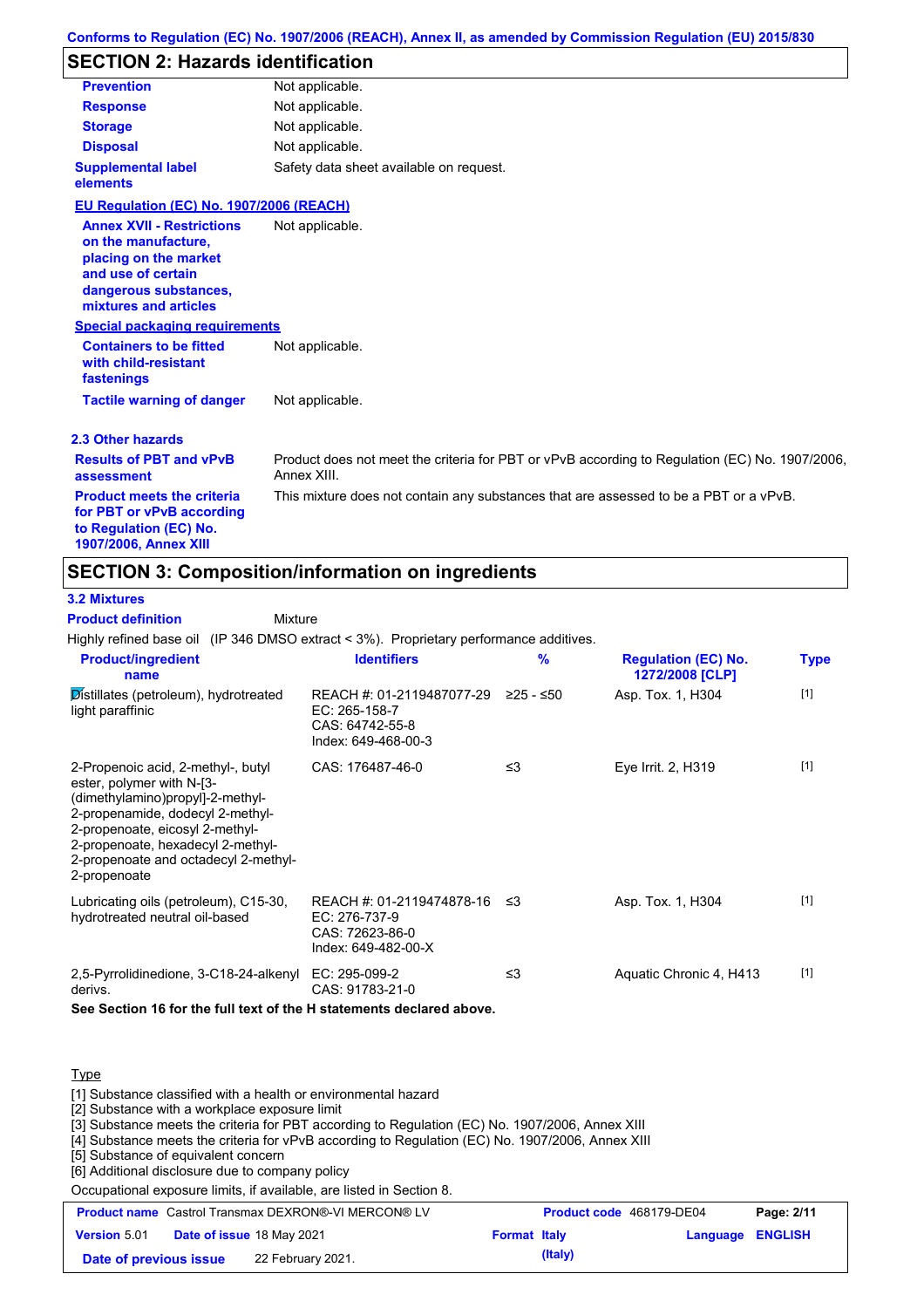## **SECTION 4: First aid measures**

| 4.1 Description of first aid measures |                                                                                                                                                                                                                                                                |  |  |  |
|---------------------------------------|----------------------------------------------------------------------------------------------------------------------------------------------------------------------------------------------------------------------------------------------------------------|--|--|--|
| Eye contact                           | In case of contact, immediately flush eyes with plenty of water for at least 15 minutes. Eyelids<br>should be held away from the eyeball to ensure thorough rinsing. Check for and remove any<br>contact lenses. Get medical attention if irritation develops. |  |  |  |
| <b>Skin contact</b>                   | Flush contaminated skin with plenty of water. Remove contaminated clothing and shoes.<br>Wash clothing before reuse. Clean shoes thoroughly before reuse. Get medical attention if<br>irritation develops.                                                     |  |  |  |
| <b>Inhalation</b>                     | If inhaled, remove to fresh air. In case of inhalation of decomposition products in a fire,<br>symptoms may be delayed. The exposed person may need to be kept under medical<br>surveillance for 48 hours. Get medical attention if symptoms occur.            |  |  |  |
| <b>Ingestion</b>                      | Do not induce vomiting unless directed to do so by medical personnel. Get medical attention if<br>symptoms occur.                                                                                                                                              |  |  |  |
| <b>Protection of first-aiders</b>     | No action shall be taken involving any personal risk or without suitable training.                                                                                                                                                                             |  |  |  |

#### **4.2 Most important symptoms and effects, both acute and delayed**

See Section 11 for more detailed information on health effects and symptoms.

| <b>Potential acute health effects</b> |                                                                                                                     |
|---------------------------------------|---------------------------------------------------------------------------------------------------------------------|
| <b>Inhalation</b>                     | Exposure to decomposition products may cause a health hazard. Serious effects may be<br>delayed following exposure. |
| <b>Ingestion</b>                      | No known significant effects or critical hazards.                                                                   |
| <b>Skin contact</b>                   | No known significant effects or critical hazards.                                                                   |
| Eye contact                           | No known significant effects or critical hazards.                                                                   |
|                                       | Delayed and immediate effects as well as chronic effects from short and long-term exposure                          |
| <b>Inhalation</b>                     | Overexposure to the inhalation of airborne droplets or aerosols may cause irritation of the<br>respiratory tract.   |
| <b>Ingestion</b>                      | Ingestion of large quantities may cause nausea and diarrhoea.                                                       |
| <b>Skin contact</b>                   | Prolonged or repeated contact can defat the skin and lead to irritation and/or dermatitis.                          |
| Eye contact                           | Potential risk of transient stinging or redness if accidental eye contact occurs.                                   |

#### **4.3 Indication of any immediate medical attention and special treatment needed**

**Notes to physician** Treatment should in general be symptomatic and directed to relieving any effects. In case of inhalation of decomposition products in a fire, symptoms may be delayed. The exposed person may need to be kept under medical surveillance for 48 hours.

# **SECTION 5: Firefighting measures**

| 5.1 Extinguishing media                                                                                                                |                                                                                                                                                                                                                                                                                                                                                                   |  |  |  |
|----------------------------------------------------------------------------------------------------------------------------------------|-------------------------------------------------------------------------------------------------------------------------------------------------------------------------------------------------------------------------------------------------------------------------------------------------------------------------------------------------------------------|--|--|--|
| <b>Suitable extinguishing</b><br>media                                                                                                 | In case of fire, use foam, dry chemical or carbon dioxide extinguisher or spray.                                                                                                                                                                                                                                                                                  |  |  |  |
| <b>Unsuitable extinguishing</b><br>media                                                                                               | Do not use water jet. The use of a water jet may cause the fire to spread by splashing the<br>burning product.                                                                                                                                                                                                                                                    |  |  |  |
| 5.2 Special hazards arising from the substance or mixture                                                                              |                                                                                                                                                                                                                                                                                                                                                                   |  |  |  |
| <b>Hazards from the</b><br>In a fire or if heated, a pressure increase will occur and the container may burst.<br>substance or mixture |                                                                                                                                                                                                                                                                                                                                                                   |  |  |  |
| <b>Hazardous combustion</b><br>products                                                                                                | Combustion products may include the following:<br>carbon oxides (CO, CO <sub>2</sub> ) (carbon monoxide, carbon dioxide)<br>nitrogen oxides (NO, $NO2$ etc.)                                                                                                                                                                                                      |  |  |  |
| 5.3 Advice for firefighters                                                                                                            |                                                                                                                                                                                                                                                                                                                                                                   |  |  |  |
| <b>Special precautions for</b><br>fire-fighters                                                                                        | No action shall be taken involving any personal risk or without suitable training. Promptly<br>isolate the scene by removing all persons from the vicinity of the incident if there is a fire.                                                                                                                                                                    |  |  |  |
| <b>Special protective</b><br>equipment for fire-fighters                                                                               | Fire-fighters should wear appropriate protective equipment and self-contained breathing<br>apparatus (SCBA) with a full face-piece operated in positive pressure mode. Clothing for fire-<br>fighters (including helmets, protective boots and gloves) conforming to European standard EN<br>469 will provide a basic level of protection for chemical incidents. |  |  |  |

| <b>Product name</b> Castrol Transmax DEXRON®-VI MERCON® LV |  | Product code 468179-DE04         |                     | Page: 3/11 |                         |  |
|------------------------------------------------------------|--|----------------------------------|---------------------|------------|-------------------------|--|
| <b>Version</b> 5.01                                        |  | <b>Date of issue 18 May 2021</b> | <b>Format Italy</b> |            | <b>Language ENGLISH</b> |  |
| Date of previous issue                                     |  | 22 February 2021.                |                     | (Italy)    |                         |  |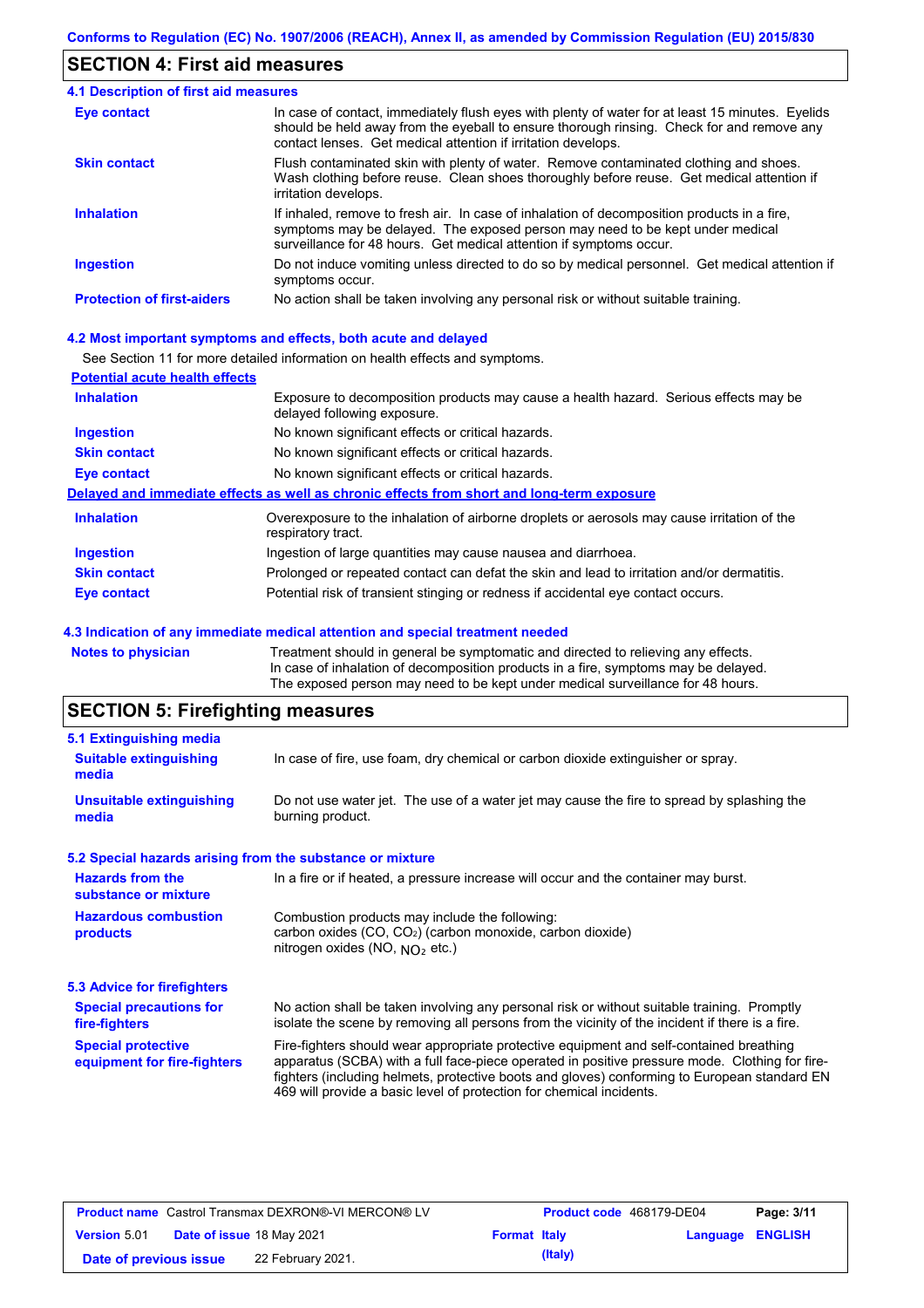## **SECTION 6: Accidental release measures**

|                                                          | 6.1 Personal precautions, protective equipment and emergency procedures                                                                                                                                                                                                                                                                                                                        |  |  |  |
|----------------------------------------------------------|------------------------------------------------------------------------------------------------------------------------------------------------------------------------------------------------------------------------------------------------------------------------------------------------------------------------------------------------------------------------------------------------|--|--|--|
| For non-emergency<br>personnel                           | No action shall be taken involving any personal risk or without suitable training. Evacuate<br>surrounding areas. Keep unnecessary and unprotected personnel from entering. Do not touch<br>or walk through spilt material. Floors may be slippery; use care to avoid falling. Put on<br>appropriate personal protective equipment.                                                            |  |  |  |
| For emergency responders                                 | If specialised clothing is required to deal with the spillage, take note of any information in<br>Section 8 on suitable and unsuitable materials. See also the information in "For non-<br>emergency personnel".                                                                                                                                                                               |  |  |  |
| <b>6.2 Environmental</b><br>precautions                  | Avoid dispersal of spilt material and runoff and contact with soil, waterways, drains and sewers.<br>Inform the relevant authorities if the product has caused environmental pollution (sewers,<br>waterways, soil or air).                                                                                                                                                                    |  |  |  |
| 6.3 Methods and material for containment and cleaning up |                                                                                                                                                                                                                                                                                                                                                                                                |  |  |  |
| <b>Small spill</b>                                       | Stop leak if without risk. Move containers from spill area. Absorb with an inert material and<br>place in an appropriate waste disposal container. Dispose of via a licensed waste disposal<br>contractor.                                                                                                                                                                                     |  |  |  |
| Large spill                                              | Stop leak if without risk. Move containers from spill area. Prevent entry into sewers, water<br>courses, basements or confined areas. Contain and collect spillage with non-combustible,<br>absorbent material e.g. sand, earth, vermiculite or diatomaceous earth and place in container<br>for disposal according to local regulations. Dispose of via a licensed waste disposal contractor. |  |  |  |
| 6.4 Reference to other<br><b>sections</b>                | See Section 1 for emergency contact information.<br>See Section 5 for firefighting measures.<br>See Section 8 for information on appropriate personal protective equipment.<br>See Section 12 for environmental precautions.<br>See Section 13 for additional waste treatment information.                                                                                                     |  |  |  |

## **SECTION 7: Handling and storage**

| 7.1 Precautions for safe handling                                                    |                                                                                                                                                                                                                                                                                                                                                                                                                                                                                          |
|--------------------------------------------------------------------------------------|------------------------------------------------------------------------------------------------------------------------------------------------------------------------------------------------------------------------------------------------------------------------------------------------------------------------------------------------------------------------------------------------------------------------------------------------------------------------------------------|
| <b>Protective measures</b>                                                           | Put on appropriate personal protective equipment.                                                                                                                                                                                                                                                                                                                                                                                                                                        |
| <b>Advice on general</b><br>occupational hygiene                                     | Eating, drinking and smoking should be prohibited in areas where this material is handled.<br>stored and processed. Wash thoroughly after handling. Remove contaminated clothing and<br>protective equipment before entering eating areas. See also Section 8 for additional<br>information on hygiene measures.                                                                                                                                                                         |
| <b>7.2 Conditions for safe</b><br>storage, including any<br><i>incompatibilities</i> | Store in accordance with local regulations. Store in a dry, cool and well-ventilated area, away<br>from incompatible materials (see Section 10). Keep away from heat and direct sunlight. Keep<br>container tightly closed and sealed until ready for use. Containers that have been opened must<br>be carefully resealed and kept upright to prevent leakage. Store and use only in equipment/<br>containers designed for use with this product. Do not store in unlabelled containers. |
| 7.3 Specific end use(s)                                                              |                                                                                                                                                                                                                                                                                                                                                                                                                                                                                          |

**Recommendations**

See section 1.2 and Exposure scenarios in annex, if applicable.

## **SECTION 8: Exposure controls/personal protection**

### **8.1 Control parameters**

### **Occupational exposure limits**

Whilst specific OELs for certain components may be shown in this section, other components may be present in any mist, vapour or dust produced. Therefore, the specific OELs may not be applicable to the product as a whole and are provided for guidance only.

```
Recommended monitoring 
procedures
                                If this product contains ingredients with exposure limits, personal, workplace atmosphere or 
                                biological monitoring may be required to determine the effectiveness of the ventilation or other 
                                control measures and/or the necessity to use respiratory protective equipment. Reference 
                                should be made to monitoring standards, such as the following: European Standard EN 689 
                                (Workplace atmospheres - Guidance for the assessment of exposure by inhalation to chemical 
                                agents for comparison with limit values and measurement strategy) European Standard EN 
                                14042 (Workplace atmospheres - Guide for the application and use of procedures for the 
                                assessment of exposure to chemical and biological agents) European Standard EN 482 
                                (Workplace atmospheres - General requirements for the performance of procedures for the 
                                measurement of chemical agents) Reference to national guidance documents for methods for 
                                the determination of hazardous substances will also be required.
```
#### **Derived No Effect Level**

No DNELs/DMELs available.

| <b>Product name</b> Castrol Transmax DEXRON®-VI MERCON® LV |  |                           | Product code 468179-DE04 |         | Page: 4/11              |  |
|------------------------------------------------------------|--|---------------------------|--------------------------|---------|-------------------------|--|
| <b>Version 5.01</b>                                        |  | Date of issue 18 May 2021 | <b>Format Italy</b>      |         | <b>Language ENGLISH</b> |  |
| Date of previous issue                                     |  | 22 February 2021.         |                          | (Italy) |                         |  |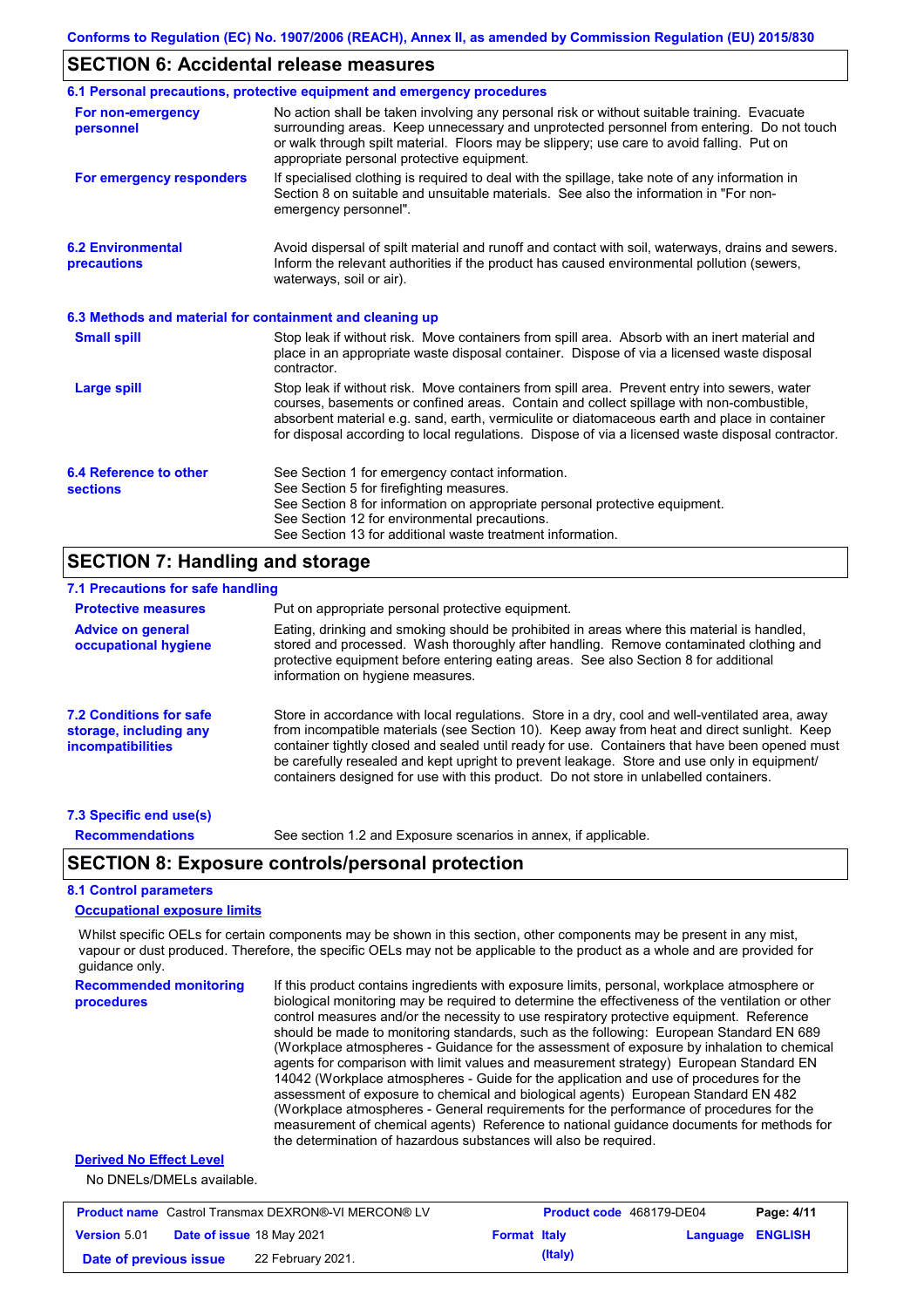# **SECTION 8: Exposure controls/personal protection**

**Predicted No Effect Concentration**

No PNECs available

| <b>8.2 Exposure controls</b>                        |                                                                                                                                                                                                                                                                                                                                                                                                                                                                                                                                                                                                                                                                                                                                                                                                                                                                                                                                                                                                         |                          |          |                |
|-----------------------------------------------------|---------------------------------------------------------------------------------------------------------------------------------------------------------------------------------------------------------------------------------------------------------------------------------------------------------------------------------------------------------------------------------------------------------------------------------------------------------------------------------------------------------------------------------------------------------------------------------------------------------------------------------------------------------------------------------------------------------------------------------------------------------------------------------------------------------------------------------------------------------------------------------------------------------------------------------------------------------------------------------------------------------|--------------------------|----------|----------------|
| <b>Appropriate engineering</b><br><b>controls</b>   | Provide exhaust ventilation or other engineering controls to keep the relevant airborne<br>concentrations below their respective occupational exposure limits.<br>All activities involving chemicals should be assessed for their risks to health, to ensure<br>exposures are adequately controlled. Personal protective equipment should only be considered<br>after other forms of control measures (e.g. engineering controls) have been suitably evaluated.<br>Personal protective equipment should conform to appropriate standards, be suitable for use, be<br>kept in good condition and properly maintained.<br>Your supplier of personal protective equipment should be consulted for advice on selection and<br>appropriate standards. For further information contact your national organisation for standards.<br>The final choice of protective equipment will depend upon a risk assessment. It is important to<br>ensure that all items of personal protective equipment are compatible. |                          |          |                |
| <b>Individual protection measures</b>               |                                                                                                                                                                                                                                                                                                                                                                                                                                                                                                                                                                                                                                                                                                                                                                                                                                                                                                                                                                                                         |                          |          |                |
| <b>Hygiene measures</b>                             | Wash hands, forearms and face thoroughly after handling chemical products, before eating,<br>smoking and using the lavatory and at the end of the working period. Ensure that eyewash<br>stations and safety showers are close to the workstation location.                                                                                                                                                                                                                                                                                                                                                                                                                                                                                                                                                                                                                                                                                                                                             |                          |          |                |
| <b>Respiratory protection</b>                       | In case of insufficient ventilation, wear suitable respiratory equipment.<br>The correct choice of respiratory protection depends upon the chemicals being handled, the<br>conditions of work and use, and the condition of the respiratory equipment. Safety procedures<br>should be developed for each intended application. Respiratory protection equipment should<br>therefore be chosen in consultation with the supplier/manufacturer and with a full assessment<br>of the working conditions.                                                                                                                                                                                                                                                                                                                                                                                                                                                                                                   |                          |          |                |
| <b>Eye/face protection</b>                          | Safety glasses with side shields.                                                                                                                                                                                                                                                                                                                                                                                                                                                                                                                                                                                                                                                                                                                                                                                                                                                                                                                                                                       |                          |          |                |
| <b>Skin protection</b>                              |                                                                                                                                                                                                                                                                                                                                                                                                                                                                                                                                                                                                                                                                                                                                                                                                                                                                                                                                                                                                         |                          |          |                |
| <b>Hand protection</b>                              | <b>General Information:</b>                                                                                                                                                                                                                                                                                                                                                                                                                                                                                                                                                                                                                                                                                                                                                                                                                                                                                                                                                                             |                          |          |                |
|                                                     | Because specific work environments and material handling practices vary, safety procedures<br>should be developed for each intended application. The correct choice of protective gloves<br>depends upon the chemicals being handled, and the conditions of work and use. Most gloves<br>provide protection for only a limited time before they must be discarded and replaced (even the<br>best chemically resistant gloves will break down after repeated chemical exposures).                                                                                                                                                                                                                                                                                                                                                                                                                                                                                                                        |                          |          |                |
|                                                     | Gloves should be chosen in consultation with the supplier / manufacturer and taking account of<br>a full assessment of the working conditions.                                                                                                                                                                                                                                                                                                                                                                                                                                                                                                                                                                                                                                                                                                                                                                                                                                                          |                          |          |                |
|                                                     | Recommended: Nitrile gloves.<br><b>Breakthrough time:</b>                                                                                                                                                                                                                                                                                                                                                                                                                                                                                                                                                                                                                                                                                                                                                                                                                                                                                                                                               |                          |          |                |
|                                                     | Breakthrough time data are generated by glove manufacturers under laboratory test conditions<br>and represent how long a glove can be expected to provide effective permeation resistance. It<br>is important when following breakthrough time recommendations that actual workplace<br>conditions are taken into account. Always consult with your glove supplier for up-to-date<br>technical information on breakthrough times for the recommended glove type.<br>Our recommendations on the selection of gloves are as follows:                                                                                                                                                                                                                                                                                                                                                                                                                                                                      |                          |          |                |
|                                                     | Continuous contact:                                                                                                                                                                                                                                                                                                                                                                                                                                                                                                                                                                                                                                                                                                                                                                                                                                                                                                                                                                                     |                          |          |                |
|                                                     | Gloves with a minimum breakthrough time of 240 minutes, or >480 minutes if suitable gloves<br>can be obtained.<br>If suitable gloves are not available to offer that level of protection, gloves with shorter<br>breakthrough times may be acceptable as long as appropriate glove maintenance and<br>replacement regimes are determined and adhered to.                                                                                                                                                                                                                                                                                                                                                                                                                                                                                                                                                                                                                                                |                          |          |                |
|                                                     | Short-term / splash protection:                                                                                                                                                                                                                                                                                                                                                                                                                                                                                                                                                                                                                                                                                                                                                                                                                                                                                                                                                                         |                          |          |                |
|                                                     | Recommended breakthrough times as above.<br>It is recognised that for short-term, transient exposures, gloves with shorter breakthrough times<br>may commonly be used. Therefore, appropriate maintenance and replacement regimes must<br>be determined and rigorously followed.                                                                                                                                                                                                                                                                                                                                                                                                                                                                                                                                                                                                                                                                                                                        |                          |          |                |
|                                                     | <b>Glove Thickness:</b>                                                                                                                                                                                                                                                                                                                                                                                                                                                                                                                                                                                                                                                                                                                                                                                                                                                                                                                                                                                 |                          |          |                |
|                                                     | For general applications, we recommend gloves with a thickness typically greater than 0.35 mm.                                                                                                                                                                                                                                                                                                                                                                                                                                                                                                                                                                                                                                                                                                                                                                                                                                                                                                          |                          |          |                |
|                                                     | It should be emphasised that glove thickness is not necessarily a good predictor of glove                                                                                                                                                                                                                                                                                                                                                                                                                                                                                                                                                                                                                                                                                                                                                                                                                                                                                                               |                          |          |                |
| Product name Castrol Transmax DEXRON®-VI MERCON® LV |                                                                                                                                                                                                                                                                                                                                                                                                                                                                                                                                                                                                                                                                                                                                                                                                                                                                                                                                                                                                         | Product code 468179-DE04 |          | Page: 5/11     |
| <b>Version 5.01</b><br>Date of issue 18 May 2021    |                                                                                                                                                                                                                                                                                                                                                                                                                                                                                                                                                                                                                                                                                                                                                                                                                                                                                                                                                                                                         | <b>Format Italy</b>      | Language | <b>ENGLISH</b> |

**Date of previous issue 22 February 2021. (Italy) (Italy)**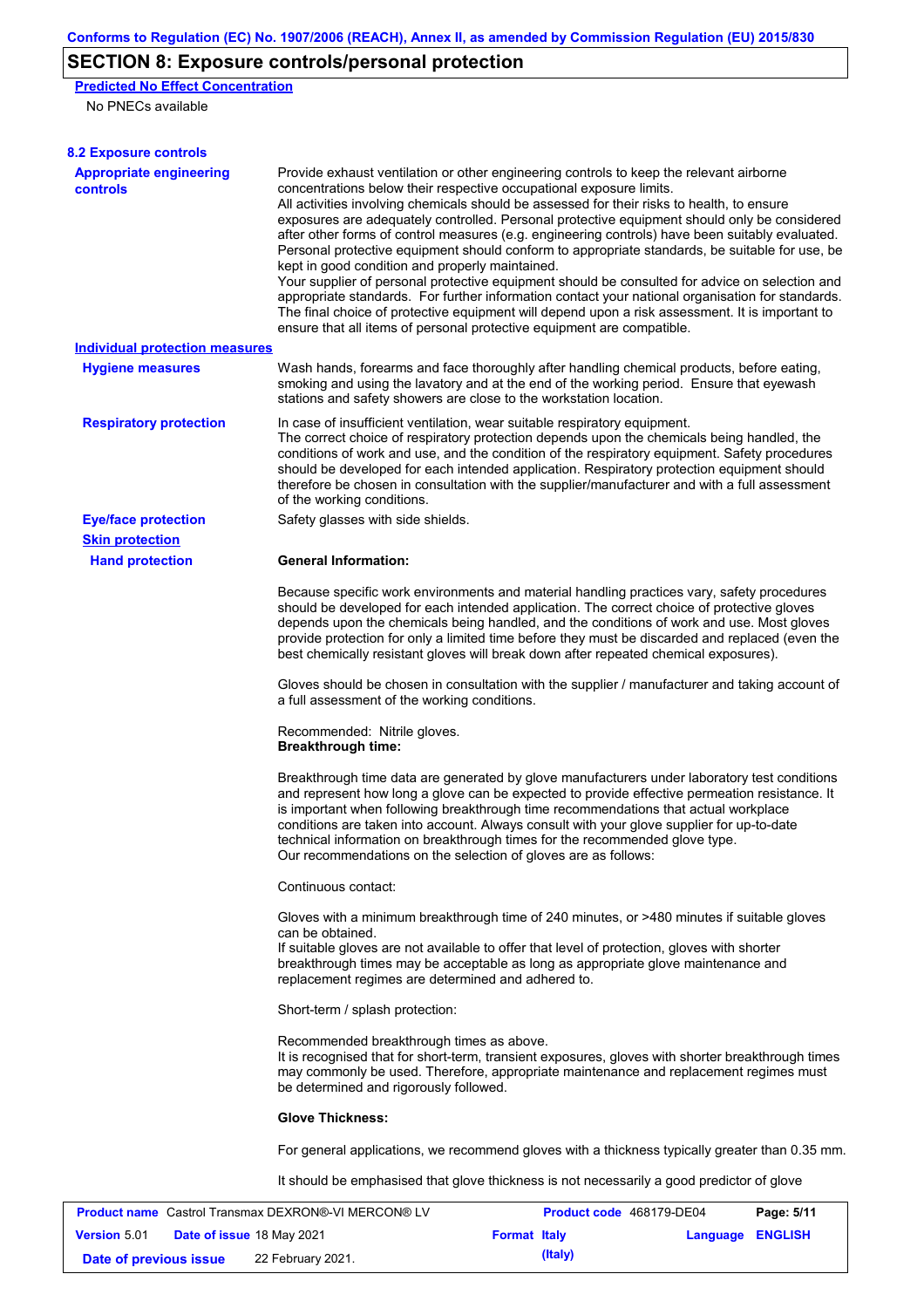# **SECTION 8: Exposure controls/personal protection**

|                                                  | resistance to a specific chemical, as the permeation efficiency of the glove will be dependent<br>on the exact composition of the glove material. Therefore, glove selection should also be based<br>on consideration of the task requirements and knowledge of breakthrough times.<br>Glove thickness may also vary depending on the glove manufacturer, the glove type and the<br>glove model. Therefore, the manufacturers' technical data should always be taken into account<br>to ensure selection of the most appropriate glove for the task.                                                                                                                                  |
|--------------------------------------------------|---------------------------------------------------------------------------------------------------------------------------------------------------------------------------------------------------------------------------------------------------------------------------------------------------------------------------------------------------------------------------------------------------------------------------------------------------------------------------------------------------------------------------------------------------------------------------------------------------------------------------------------------------------------------------------------|
|                                                  | Note: Depending on the activity being conducted, gloves of varying thickness may be required<br>for specific tasks. For example:                                                                                                                                                                                                                                                                                                                                                                                                                                                                                                                                                      |
|                                                  | • Thinner gloves (down to 0.1 mm or less) may be required where a high degree of manual<br>dexterity is needed. However, these gloves are only likely to give short duration protection and<br>would normally be just for single use applications, then disposed of.                                                                                                                                                                                                                                                                                                                                                                                                                  |
|                                                  | • Thicker gloves (up to 3 mm or more) may be required where there is a mechanical (as well<br>as a chemical) risk i.e. where there is abrasion or puncture potential.                                                                                                                                                                                                                                                                                                                                                                                                                                                                                                                 |
| <b>Skin and body</b>                             | Use of protective clothing is good industrial practice.<br>Personal protective equipment for the body should be selected based on the task being<br>performed and the risks involved and should be approved by a specialist before handling this<br>product.<br>Cotton or polyester/cotton overalls will only provide protection against light superficial<br>contamination that will not soak through to the skin. Overalls should be laundered on a regular<br>basis. When the risk of skin exposure is high (e.g. when cleaning up spillages or if there is a<br>risk of splashing) then chemical resistant aprons and/or impervious chemical suits and boots<br>will be required. |
| <b>Refer to standards:</b>                       | Respiratory protection: EN 529<br>Gloves: EN 420, EN 374<br>Eye protection: EN 166<br>Filtering half-mask: EN 149<br>Filtering half-mask with valve: EN 405<br>Half-mask: EN 140 plus filter<br>Full-face mask: EN 136 plus filter<br>Particulate filters: EN 143<br>Gas/combined filters: EN 14387                                                                                                                                                                                                                                                                                                                                                                                   |
| <b>Environmental exposure</b><br><b>controls</b> | Emissions from ventilation or work process equipment should be checked to ensure they<br>comply with the requirements of environmental protection legislation. In some cases, fume<br>scrubbers, filters or engineering modifications to the process equipment will be necessary to<br>reduce emissions to acceptable levels.                                                                                                                                                                                                                                                                                                                                                         |

## **SECTION 9: Physical and chemical properties**

| 9.1 Information on basic physical and chemical properties  |                                                                      |         |                          |                |
|------------------------------------------------------------|----------------------------------------------------------------------|---------|--------------------------|----------------|
| <b>Appearance</b>                                          |                                                                      |         |                          |                |
| <b>Physical state</b>                                      | Liquid.                                                              |         |                          |                |
| <b>Colour</b>                                              | Red.                                                                 |         |                          |                |
| <b>Odour</b>                                               | Not available.                                                       |         |                          |                |
| <b>Odour threshold</b>                                     | Not available.                                                       |         |                          |                |
| pH                                                         | Not applicable.                                                      |         |                          |                |
| <b>Melting point/freezing point</b>                        | Not available.                                                       |         |                          |                |
| Initial boiling point and boiling<br>range                 | Not available.                                                       |         |                          |                |
| <b>Pour point</b>                                          | $-51 °C$                                                             |         |                          |                |
| <b>Flash point</b>                                         | Open cup: >180°C (>356°F) [Cleveland.]                               |         |                          |                |
| <b>Evaporation rate</b>                                    | Not available.                                                       |         |                          |                |
| <b>Flammability (solid, gas)</b>                           | Not available.                                                       |         |                          |                |
| <b>Upper/lower flammability or</b><br>explosive limits     | Not available.                                                       |         |                          |                |
| <b>Vapour pressure</b>                                     | Not available.                                                       |         |                          |                |
| <b>Vapour density</b>                                      | Not available.                                                       |         |                          |                |
| <b>Relative density</b>                                    | Not available.                                                       |         |                          |                |
| <b>Density</b>                                             | <1000 kg/m <sup>3</sup> (<1 g/cm <sup>3</sup> ) at 15 <sup>°</sup> C |         |                          |                |
| <b>Solubility(ies)</b>                                     | insoluble in water.                                                  |         |                          |                |
| <b>Partition coefficient: n-octanol/</b><br>water          | Not available.                                                       |         |                          |                |
| <b>Product name</b> Castrol Transmax DEXRON®-VI MERCON® LV |                                                                      |         | Product code 468179-DE04 | Page: 6/11     |
| Version 5.01<br>Date of issue 18 May 2021                  | <b>Format Italy</b>                                                  |         | Language                 | <b>ENGLISH</b> |
| Date of previous issue                                     | 22 February 2021.                                                    | (Italy) |                          |                |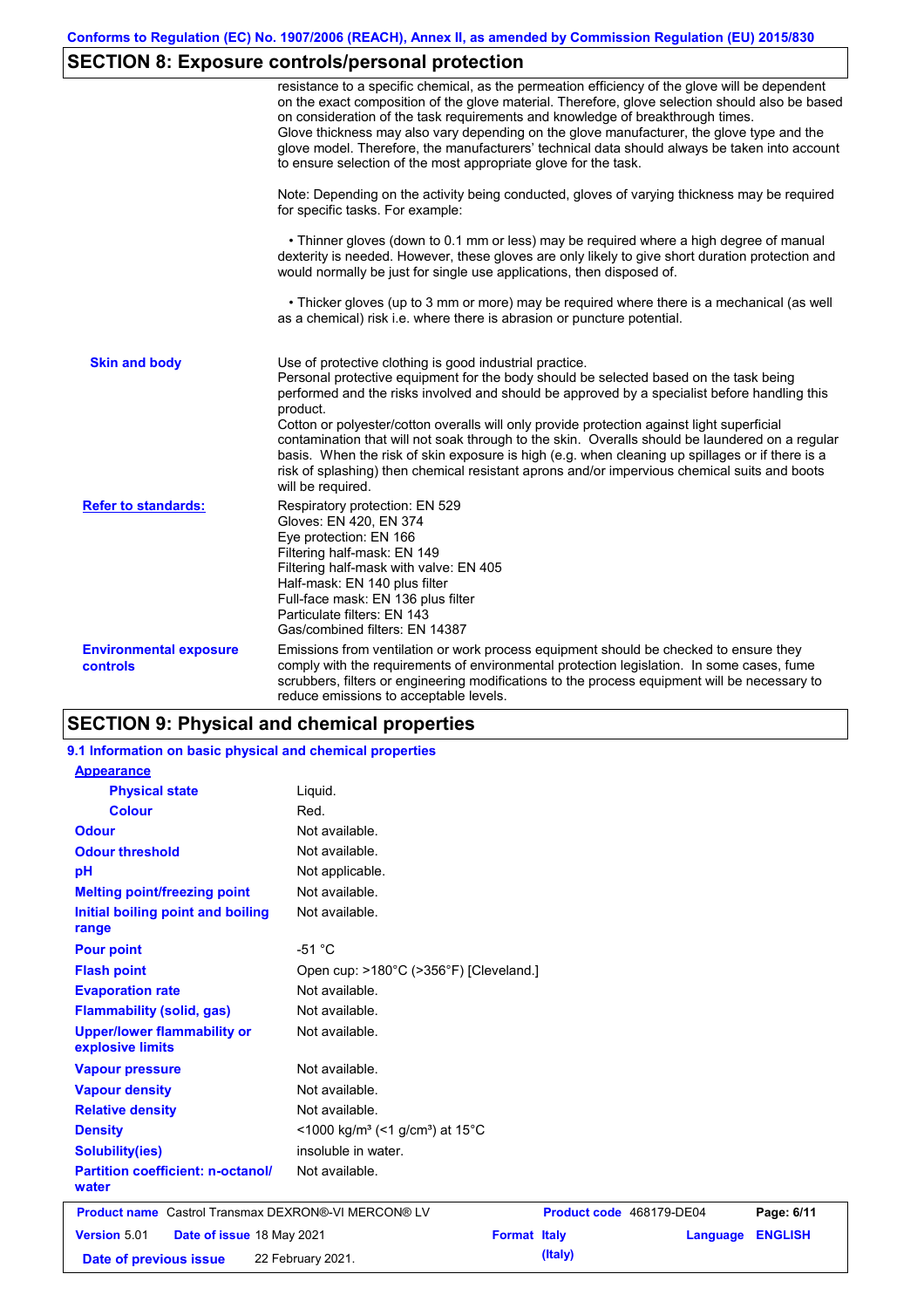# **SECTION 9: Physical and chemical properties**

| <b>Auto-ignition temperature</b> | Not available.                                                                                                                           |
|----------------------------------|------------------------------------------------------------------------------------------------------------------------------------------|
| <b>Decomposition temperature</b> | Not available.                                                                                                                           |
| <b>Viscosity</b>                 | Kinematic: 29.48 mm <sup>2</sup> /s (29.48 cSt) at $40^{\circ}$ C<br>Kinematic: 5.916 mm <sup>2</sup> /s (5.916 cSt) at 100 $^{\circ}$ C |
| <b>Explosive properties</b>      | Not available.                                                                                                                           |
| <b>Oxidising properties</b>      | Not available.                                                                                                                           |

## **9.2 Other information**

No additional information.

| <b>SECTION 10: Stability and reactivity</b>       |                                                                                                                                                                         |  |  |
|---------------------------------------------------|-------------------------------------------------------------------------------------------------------------------------------------------------------------------------|--|--|
| <b>10.1 Reactivity</b>                            | No specific test data available for this product. Refer to Conditions to avoid and Incompatible<br>materials for additional information.                                |  |  |
| <b>10.2 Chemical stability</b>                    | The product is stable.                                                                                                                                                  |  |  |
| <b>10.3 Possibility of</b><br>hazardous reactions | Under normal conditions of storage and use, hazardous reactions will not occur.<br>Under normal conditions of storage and use, hazardous polymerisation will not occur. |  |  |
| <b>10.4 Conditions to avoid</b>                   | Avoid all possible sources of ignition (spark or flame).                                                                                                                |  |  |
| 10.5 Incompatible materials                       | No specific data.                                                                                                                                                       |  |  |
| <b>10.6 Hazardous</b><br>decomposition products   | Under normal conditions of storage and use, hazardous decomposition products should not be<br>produced.                                                                 |  |  |

# **SECTION 11: Toxicological information**

## **11.1 Information on toxicological effects**

| <b>Acute toxicity estimates</b>                    |                                                                                                                             |
|----------------------------------------------------|-----------------------------------------------------------------------------------------------------------------------------|
| Not available.                                     |                                                                                                                             |
| <b>Information on likely</b><br>routes of exposure | Routes of entry anticipated: Dermal, Inhalation.                                                                            |
| <b>Potential acute health effects</b>              |                                                                                                                             |
| <b>Inhalation</b>                                  | Exposure to decomposition products may cause a health hazard. Serious effects may be<br>delayed following exposure.         |
| <b>Ingestion</b>                                   | No known significant effects or critical hazards.                                                                           |
| <b>Skin contact</b>                                | No known significant effects or critical hazards.                                                                           |
| <b>Eye contact</b>                                 | No known significant effects or critical hazards.                                                                           |
|                                                    | Symptoms related to the physical, chemical and toxicological characteristics                                                |
| <b>Inhalation</b>                                  | May be harmful by inhalation if exposure to vapour, mists or fumes resulting from thermal<br>decomposition products occurs. |
| <b>Ingestion</b>                                   | No specific data.                                                                                                           |
| <b>Skin contact</b>                                | No specific data.                                                                                                           |
| <b>Eye contact</b>                                 | No specific data.                                                                                                           |
|                                                    | Delayed and immediate effects as well as chronic effects from short and long-term exposure                                  |
| <b>Inhalation</b>                                  | Overexposure to the inhalation of airborne droplets or aerosols may cause irritation of the<br>respiratory tract.           |
| <b>Ingestion</b>                                   | Ingestion of large quantities may cause nausea and diarrhoea.                                                               |
| <b>Skin contact</b>                                | Prolonged or repeated contact can defat the skin and lead to irritation and/or dermatitis.                                  |
| <b>Eye contact</b>                                 | Potential risk of transient stinging or redness if accidental eye contact occurs.                                           |
| <b>Potential chronic health effects</b>            |                                                                                                                             |
| <b>General</b>                                     | No known significant effects or critical hazards.                                                                           |
| <b>Carcinogenicity</b>                             | No known significant effects or critical hazards.                                                                           |
| <b>Mutagenicity</b>                                | No known significant effects or critical hazards.                                                                           |
| <b>Developmental effects</b>                       | No known significant effects or critical hazards.                                                                           |
| <b>Fertility effects</b>                           | No known significant effects or critical hazards.                                                                           |
|                                                    |                                                                                                                             |

| <b>Product name</b> Castrol Transmax DEXRON®-VI MERCON® LV |  |                                  | <b>Product code</b> 468179-DE04 |         | Page: 7/11              |  |
|------------------------------------------------------------|--|----------------------------------|---------------------------------|---------|-------------------------|--|
| <b>Version 5.01</b>                                        |  | <b>Date of issue 18 May 2021</b> | <b>Format Italy</b>             |         | <b>Language ENGLISH</b> |  |
| Date of previous issue                                     |  | 22 February 2021.                |                                 | (Italy) |                         |  |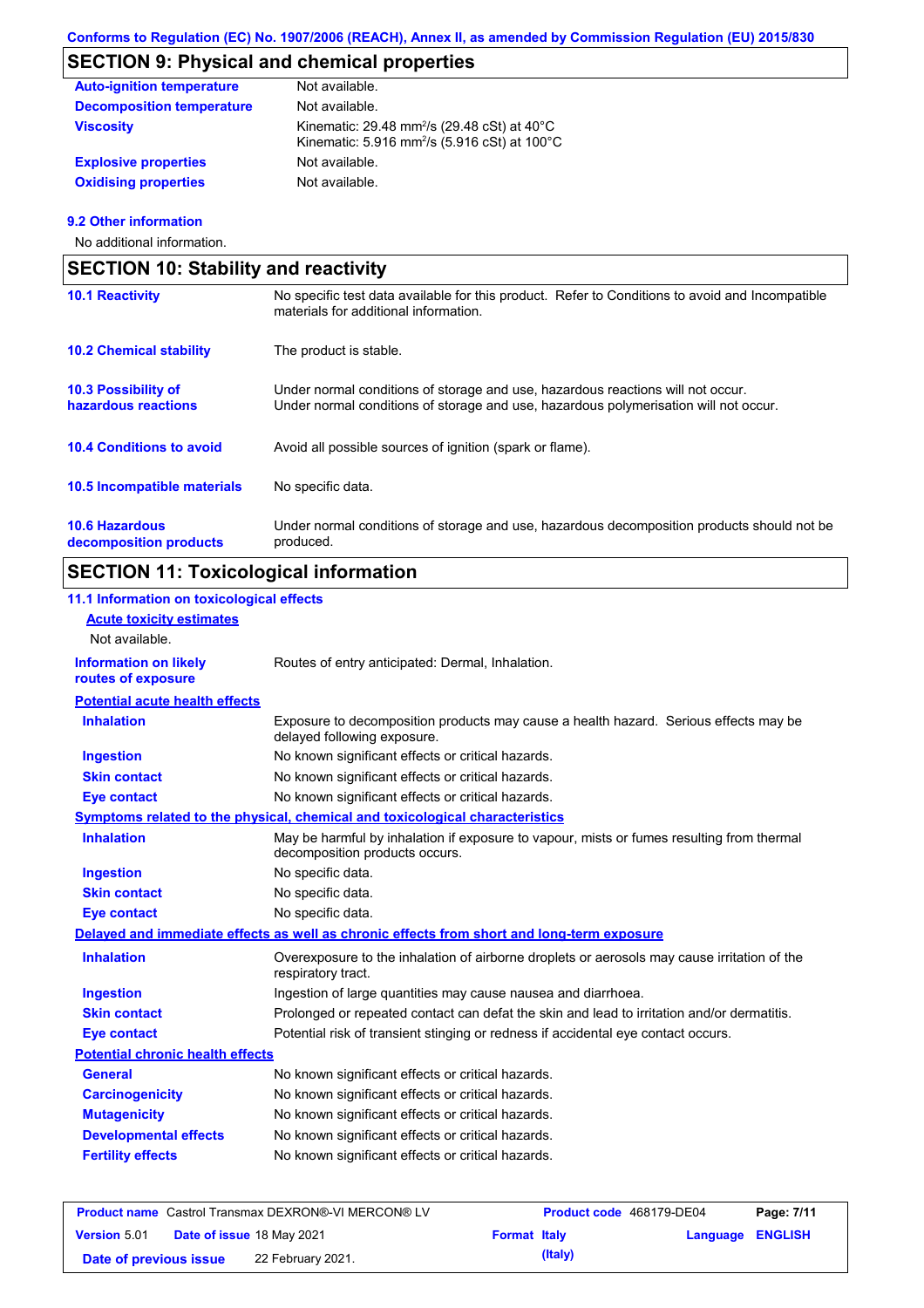## **SECTION 12: Ecological information**

#### **12.1 Toxicity**

**Environmental hazards** Not classified as dangerous

Based on data available for this or related materials. Product not classified for environmental effects.

#### **12.2 Persistence and degradability**

Expected to be biodegradable.

#### **12.3 Bioaccumulative potential**

This product is not expected to bioaccumulate through food chains in the environment.

| <b>12.4 Mobility in soil</b>                            |                                                                      |
|---------------------------------------------------------|----------------------------------------------------------------------|
| <b>Soil/water partition</b><br><b>coefficient (Koc)</b> | Not available.                                                       |
| <b>Mobility</b>                                         | Spillages may penetrate the soil causing ground water contamination. |

#### **12.5 Results of PBT and vPvB assessment**

Product does not meet the criteria for PBT or vPvB according to Regulation (EC) No. 1907/2006, Annex XIII.

#### **12.6 Other adverse effects**

Spills may form a film on water surfaces causing physical damage to organisms. Oxygen transfer could also be impaired. **Other ecological information**

## **SECTION 13: Disposal considerations**

#### **13.1 Waste treatment methods**

#### **Product**

**Methods of disposal**

Where possible, arrange for product to be recycled. Dispose of via an authorised person/ licensed waste disposal contractor in accordance with local regulations.

## **Hazardous waste Yes.**

**European waste catalogue (EWC)**

| Waste code                                                                                                                  | <b>Waste designation</b>                                         |  |  |  |
|-----------------------------------------------------------------------------------------------------------------------------|------------------------------------------------------------------|--|--|--|
| $130205*$                                                                                                                   | Imineral-based non-chlorinated engine, gear and lubricating oils |  |  |  |
| However, deviation from the intended use and/or the presence of any potential contaminants may require an alternative waste |                                                                  |  |  |  |

However, deviation from the intended use and/or the presence of any potential contaminants may require an alternative waste disposal code to be assigned by the end user.

#### **Packaging Methods of disposal Special precautions** Where possible, arrange for product to be recycled. Dispose of via an authorised person/ licensed waste disposal contractor in accordance with local regulations. This material and its container must be disposed of in a safe way. Empty containers or liners may retain some product residues. Avoid dispersal of spilt material and runoff and contact with soil, waterways, drains and sewers. **References** Commission 2014/955/EU Directive 2008/98/EC

## **SECTION 14: Transport information**

|                                           | <b>ADR/RID</b>                                             | <b>ADN</b>          | <b>IMDG</b>              | <b>IATA</b>                |
|-------------------------------------------|------------------------------------------------------------|---------------------|--------------------------|----------------------------|
| 14.1 UN number                            | Not regulated.                                             | Not regulated.      | Not regulated.           | Not regulated.             |
| 14.2 UN proper<br>shipping name           |                                                            |                     |                          |                            |
| <b>14.3 Transport</b><br>hazard class(es) |                                                            |                     |                          |                            |
| 14.4 Packing<br>group                     |                                                            |                     |                          |                            |
|                                           |                                                            |                     |                          |                            |
|                                           | <b>Product name</b> Castrol Transmax DEXRON®-VI MERCON® LV |                     | Product code 468179-DE04 | Page: 8/11                 |
| Version 5.01                              | Date of issue 18 May 2021                                  | <b>Format Italy</b> |                          | <b>ENGLISH</b><br>Language |
| Date of previous issue                    | 22 February 2021.                                          |                     | (Italy)                  |                            |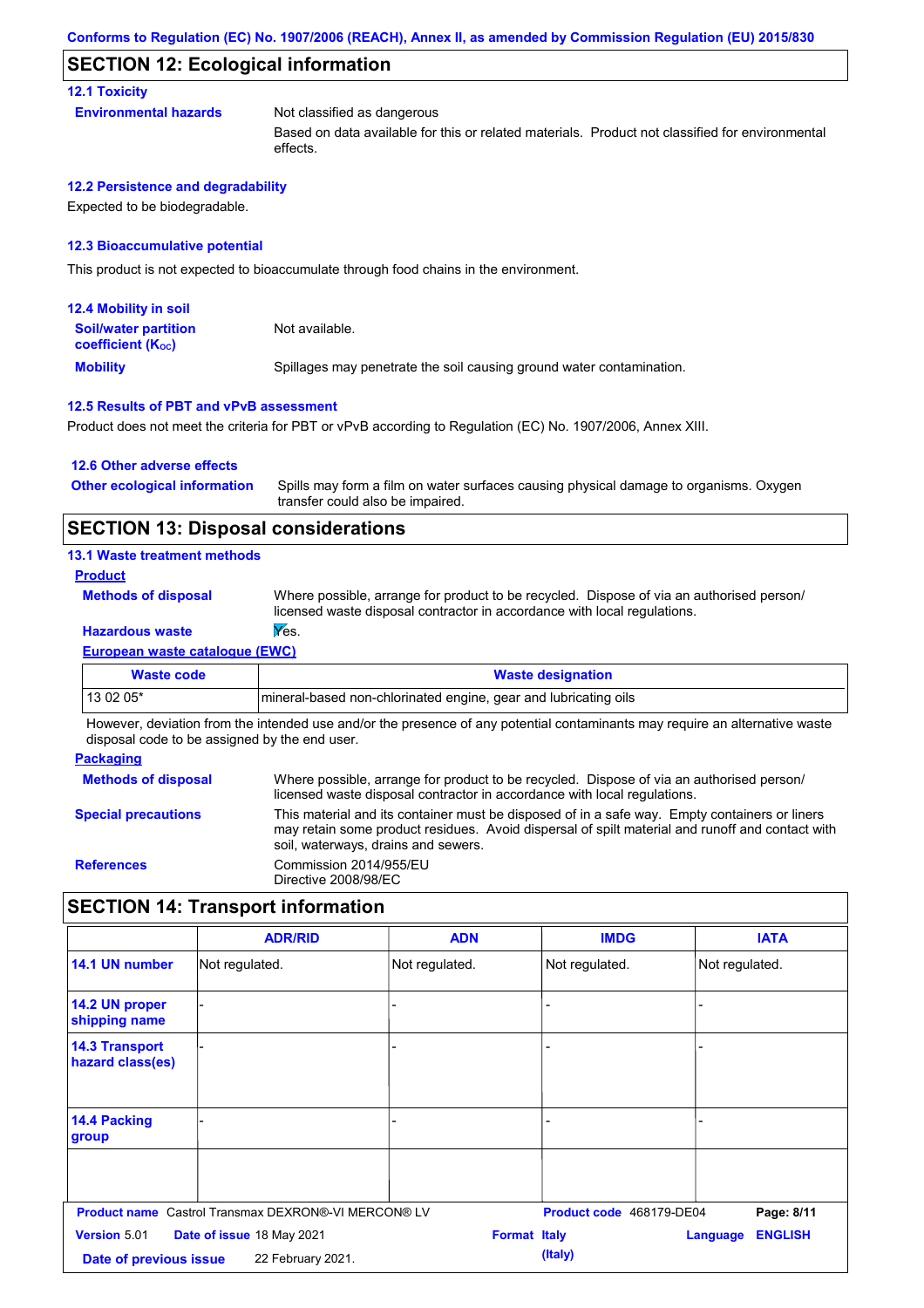#### **Conforms to Regulation (EC) No. 1907/2006 (REACH), Annex II, as amended by Commission Regulation (EU) 2015/830**

## **SECTION 14: Transport information**

| 14.5<br><b>Environmental</b><br>hazards | INO. | IN <sub>o</sub> | IN <sub>o</sub> | INo. |
|-----------------------------------------|------|-----------------|-----------------|------|
| <b>Additional</b><br>information        |      |                 |                 |      |

**14.6 Special precautions for user** Not available.

#### **14.7 Transport in bulk according to IMO instruments** Not available.

**15.2 Chemical safety** 

**assessment**

## **SECTION 15: Regulatory information**

**Other regulations REACH Status** The company, as identified in Section 1, sells this product in the EU in compliance with the current requirements of REACH. **15.1 Safety, health and environmental regulations/legislation specific for the substance or mixture EU Regulation (EC) No. 1907/2006 (REACH) Annex XIV - List of substances subject to authorisation Substances of very high concern** None of the components are listed. At least one component is not listed. At least one component is not listed in DSL but all such components are listed in NDSL. All components are listed or exempted. At least one component is not listed. All components are active or exempted. At least one component is not listed. All components are listed or exempted. **United States inventory (TSCA 8b) Australia inventory (AICS) Canada inventory China inventory (IECSC) Japan inventory (ENCS) Korea inventory (KECI) Philippines inventory (PICCS) Taiwan Chemical Substances Inventory (TCSI)** All components are listed or exempted. **Ozone depleting substances (1005/2009/EU)** Not listed. **Prior Informed Consent (PIC) (649/2012/EU)** Not listed. **Seveso Directive** This product is not controlled under the Seveso Directive. None of the components are listed. **Annex XIV EU - Water framework directive - Priority substances** None of the components are listed. **EU Regulation (EC) No. 1907/2006 (REACH) Annex XVII - Restrictions on the manufacture, placing on the market and use of certain dangerous substances, mixtures and articles** Not applicable.

| <b>Product name</b> Castrol Transmax DEXRON®-VI MERCON® LV |                                  |                   | <b>Product code</b> 468179-DE04 |         | Page: 9/11              |  |
|------------------------------------------------------------|----------------------------------|-------------------|---------------------------------|---------|-------------------------|--|
| <b>Version 5.01</b>                                        | <b>Date of issue 18 May 2021</b> |                   | <b>Format Italy</b>             |         | <b>Language ENGLISH</b> |  |
| Date of previous issue                                     |                                  | 22 February 2021. |                                 | (Italy) |                         |  |

A Chemical Safety Assessment has been carried out for one or more of the substances within this mixture. A Chemical Safety Assessment has not been carried out for the mixture itself.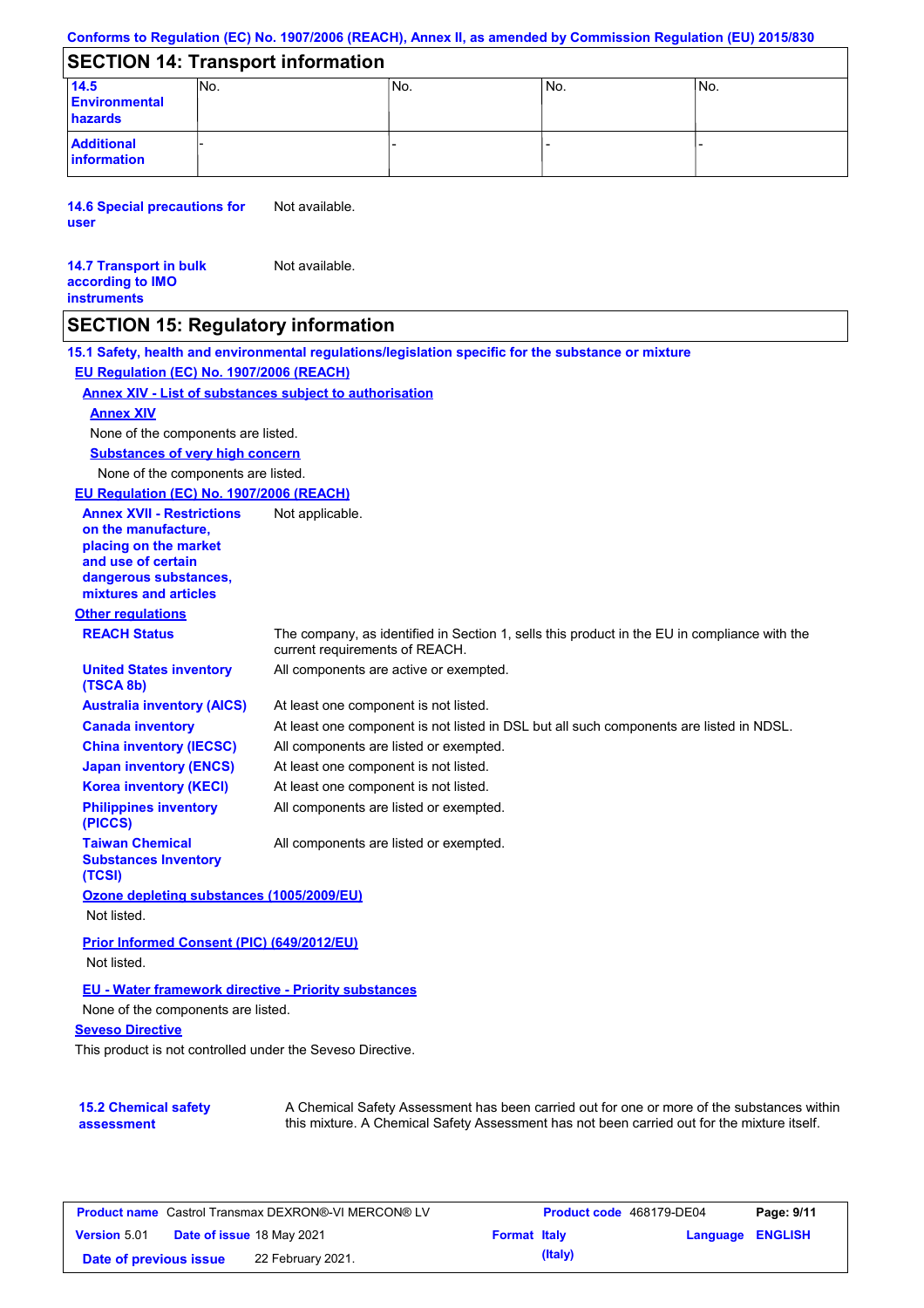## **SECTION 16: Other information**

| <b>Abbreviations and acronyms</b> | ADN = European Provisions concerning the International Carriage of Dangerous Goods by                                                                              |
|-----------------------------------|--------------------------------------------------------------------------------------------------------------------------------------------------------------------|
|                                   | Inland Waterway<br>ADR = The European Agreement concerning the International Carriage of Dangerous Goods by                                                        |
|                                   | Road                                                                                                                                                               |
|                                   | ATE = Acute Toxicity Estimate                                                                                                                                      |
|                                   | BCF = Bioconcentration Factor                                                                                                                                      |
|                                   | CAS = Chemical Abstracts Service                                                                                                                                   |
|                                   | CLP = Classification, Labelling and Packaging Regulation [Regulation (EC) No. 1272/2008]                                                                           |
|                                   | CSA = Chemical Safety Assessment                                                                                                                                   |
|                                   | CSR = Chemical Safety Report                                                                                                                                       |
|                                   | DMEL = Derived Minimal Effect Level                                                                                                                                |
|                                   | DNEL = Derived No Effect Level                                                                                                                                     |
|                                   | EINECS = European Inventory of Existing Commercial chemical Substances                                                                                             |
|                                   | ES = Exposure Scenario                                                                                                                                             |
|                                   | EUH statement = CLP-specific Hazard statement                                                                                                                      |
|                                   | EWC = European Waste Catalogue                                                                                                                                     |
|                                   | GHS = Globally Harmonized System of Classification and Labelling of Chemicals                                                                                      |
|                                   | IATA = International Air Transport Association                                                                                                                     |
|                                   | IBC = Intermediate Bulk Container                                                                                                                                  |
|                                   | IMDG = International Maritime Dangerous Goods                                                                                                                      |
|                                   | LogPow = logarithm of the octanol/water partition coefficient                                                                                                      |
|                                   | MARPOL = International Convention for the Prevention of Pollution From Ships, 1973 as                                                                              |
|                                   | modified by the Protocol of 1978. ("Marpol" = marine pollution)                                                                                                    |
|                                   | OECD = Organisation for Economic Co-operation and Development                                                                                                      |
|                                   | PBT = Persistent, Bioaccumulative and Toxic                                                                                                                        |
|                                   | <b>PNEC = Predicted No Effect Concentration</b>                                                                                                                    |
|                                   | REACH = Registration, Evaluation, Authorisation and Restriction of Chemicals Regulation                                                                            |
|                                   | [Regulation (EC) No. 1907/2006]                                                                                                                                    |
|                                   | RID = The Regulations concerning the International Carriage of Dangerous Goods by Rail                                                                             |
|                                   | RRN = REACH Registration Number                                                                                                                                    |
|                                   | SADT = Self-Accelerating Decomposition Temperature                                                                                                                 |
|                                   | SVHC = Substances of Very High Concern                                                                                                                             |
|                                   | STOT-RE = Specific Target Organ Toxicity - Repeated Exposure                                                                                                       |
|                                   | STOT-SE = Specific Target Organ Toxicity - Single Exposure                                                                                                         |
|                                   | TWA = Time weighted average                                                                                                                                        |
|                                   | $UN = United Nations$                                                                                                                                              |
|                                   | UVCB = Complex hydrocarbon substance                                                                                                                               |
|                                   | VOC = Volatile Organic Compound                                                                                                                                    |
|                                   | vPvB = Very Persistent and Very Bioaccumulative                                                                                                                    |
|                                   | Varies = may contain one or more of the following $64741-88-4$ / RRN 01-2119488706-23,                                                                             |
|                                   | 64741-89-5 / RRN 01-2119487067-30, 64741-95-3 / RRN 01-2119487081-40, 64741-96-4/ RRN                                                                              |
|                                   | 01-2119483621-38, 64742-01-4 / RRN 01-2119488707-21, 64742-44-5 / RRN                                                                                              |
|                                   | 01-2119985177-24, 64742-45-6, 64742-52-5 / RRN 01-2119467170-45, 64742-53-6 / RRN                                                                                  |
|                                   | 01-2119480375-34, 64742-54-7 / RRN 01-2119484627-25, 64742-55-8 / RRN                                                                                              |
|                                   | 01-2119487077-29, 64742-56-9 / RRN 01-2119480132-48, 64742-57-0 / RRN                                                                                              |
|                                   | 01-2119489287-22, 64742-58-1, 64742-62-7 / RRN 01-2119480472-38, 64742-63-8,<br>64742-65-0 / RRN 01-2119471299-27, 64742-70-7 / RRN 01-2119487080-42, 72623-85-9 / |
|                                   | RRN 01-2119555262-43, 72623-86-0 / RRN 01-2119474878-16, 72623-87-1 / RRN                                                                                          |
|                                   | 01-2119474889-13                                                                                                                                                   |
|                                   |                                                                                                                                                                    |

**Procedure used to derive the classification according to Regulation (EC) No. 1272/2008 [CLP/GHS]**

| <b>Classification</b>                                                                  |                                                  | <b>Justification</b>                                                                                                                       |  |  |  |  |
|----------------------------------------------------------------------------------------|--------------------------------------------------|--------------------------------------------------------------------------------------------------------------------------------------------|--|--|--|--|
| Not classified.                                                                        |                                                  |                                                                                                                                            |  |  |  |  |
| <b>Full text of abbreviated H</b><br>H304<br>H319<br><b>statements</b><br>H413         |                                                  | May be fatal if swallowed and enters airways.<br>Causes serious eye irritation.<br>May cause long lasting harmful effects to aguatic life. |  |  |  |  |
| <b>Full text of classifications</b><br><b>[CLP/GHS]</b>                                | Aquatic Chronic 4<br>Asp. Tox. 1<br>Eve Irrit. 2 | LONG-TERM (CHRONIC) AQUATIC HAZARD - Category 4<br><b>ASPIRATION HAZARD - Category 1</b><br>SERIOUS EYE DAMAGE/EYE IRRITATION - Category 2 |  |  |  |  |
| <b>History</b>                                                                         |                                                  |                                                                                                                                            |  |  |  |  |
| Date of issue/Date of<br>revision                                                      | 18/05/2021.                                      |                                                                                                                                            |  |  |  |  |
| Date of previous issue                                                                 | 22/02/2021.                                      |                                                                                                                                            |  |  |  |  |
| <b>Prepared by</b>                                                                     | <b>Product Stewardship</b>                       |                                                                                                                                            |  |  |  |  |
| $\triangledown$ Indicates information that has changed from previously issued version. |                                                  |                                                                                                                                            |  |  |  |  |
| .                                                                                      |                                                  |                                                                                                                                            |  |  |  |  |

**Notice to reader**

| <b>Product name</b> Castrol Transmax DEXRON®-VI MERCON® LV |                           |                   | <b>Product code</b> 468179-DE04 |         | Page: 10/11             |  |
|------------------------------------------------------------|---------------------------|-------------------|---------------------------------|---------|-------------------------|--|
| <b>Version 5.01</b>                                        | Date of issue 18 May 2021 |                   | <b>Format Italy</b>             |         | <b>Language ENGLISH</b> |  |
| Date of previous issue                                     |                           | 22 February 2021. |                                 | (Italy) |                         |  |